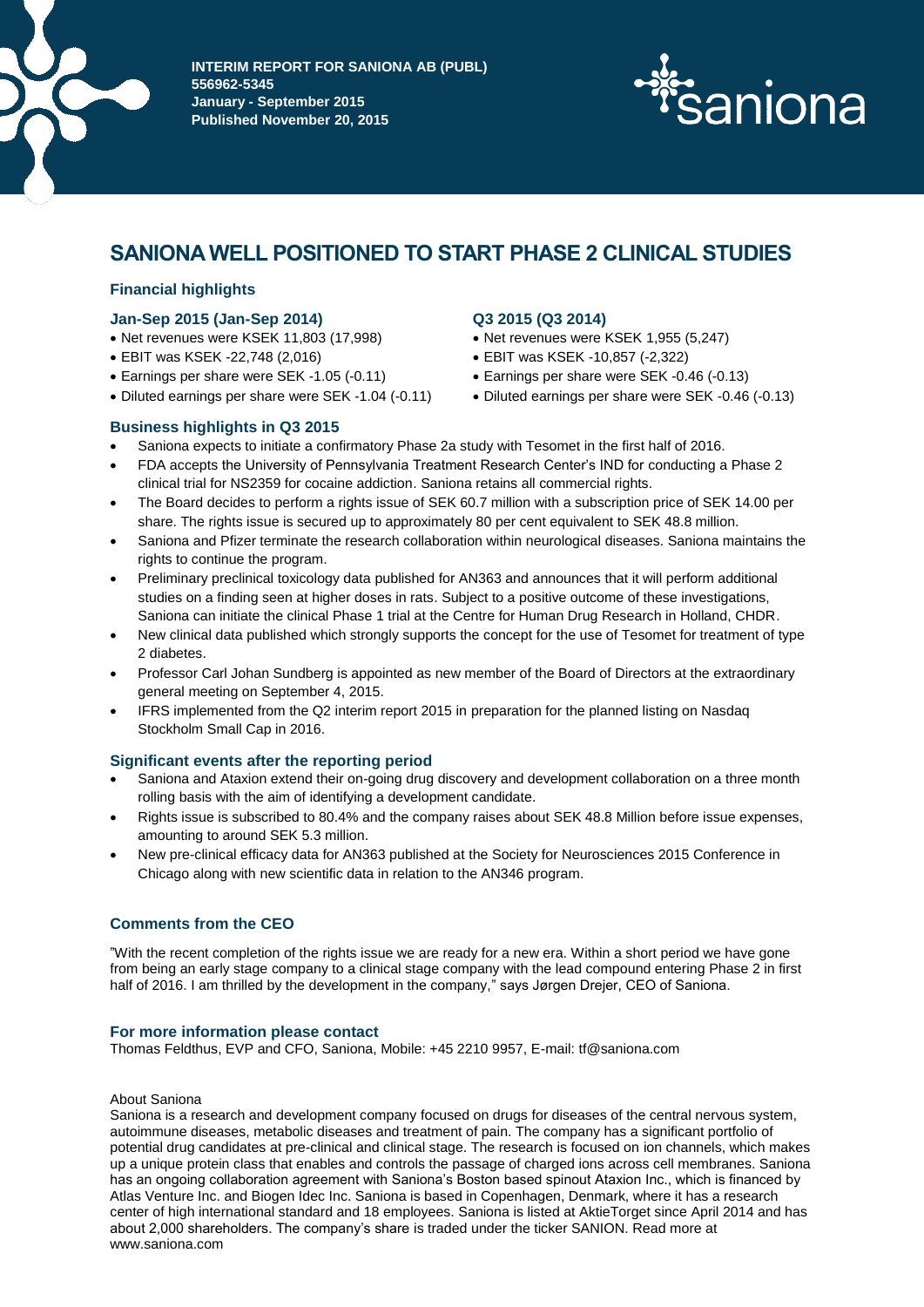

# **Letter from the CEO**

"With the completion of the recent rights issue in November, Saniona is now positioned to enter into a completely new era. We are leaving the early stage with only preclinical programs behind us. We are entering a stage where several programs can enter the clinical phase, two programs in Phase 2 and potentially one program in Phase 1. Still we have retained our broad portfolio comprising a number of exciting programs and opportunities.

We are primarily focusing on the three programs, which can enter clinical phase:

- Tesomet is planned to initiate Phase 2a studies in the first half of 2016 for type 2 diabetes. Tesomet is a combination of a weight-loss drug candidate, tesofensine, and a beta blocker, metoprolol.
- NS2359 obtained an IND by the FDA in August to start Phase 2 clinical trials in the US for cocaine addiction. These studies can bet started without significant investments by Saniona. Researchers at the University of Pennsylvania are currently applying for public funds to support this study. Saniona retains all rights.
- Regarding AN363, provided that the results of the additional toxicological studies in rats are positive, we can initiate Phase 1 clinical studies in 2016 for neuropathic pain.

With respect to Tesomet, we are looking very much forward to initiate our Phase 2a clinical study in the first half of 2016. It represents to a large extent a confirmatory study of the results we have seen in pre-diabetes patients. A retrospective analysis of existing data from a previous clinical Phase 2 trial in humans shows that tesofensine reduces the glycemic parameters in individuals with pre-diabetes. In addition, a retrospective analysis of a Phase 1 study with tesofensine and metoprolol shows that metoprolol prevents the increase in heart rate caused by tesofensine in human volunteers.

A part of our strategy is to develop selected programs internally through the early phases of drug development in order to build further value into these programs before out-licensing to third parties. The largest value increase is often generated during or upon completion of Phase 2a clinical studies. We believe that we can create significant value in the above-mentioned programs. They have a very large market potential with sales of existing products in the single or double digit billion dollar range, they are addressing indications with significant unmet medical need and importantly, Saniona will subject to sufficient funding be able to complete Phase 2a clinical trials.

Despite the focus on the above three programs, we shall not forget Saniona's platform and broad portfolio of other programs. Especially our collaboration with Ataxion, which was extended recently. Furthermore, although that Pfizer and Saniona recently have terminated their collaboration due to strategic decisions at Pfizer, we do see significant opportunities for developing this program with another partner. We are continuing working on business development activities in respect to various programs and we see good opportunities to enter into new agreements on our platform where we have several programs in early stages.

Therefore, we are convinced that Saniona has an exciting future.

I want to take this opportunity to thank all the shareholders and not least the guarantors and presubscribes who supported us in the last rights issue. Thank you."

Jørgen Drejer

CEO, Saniona AB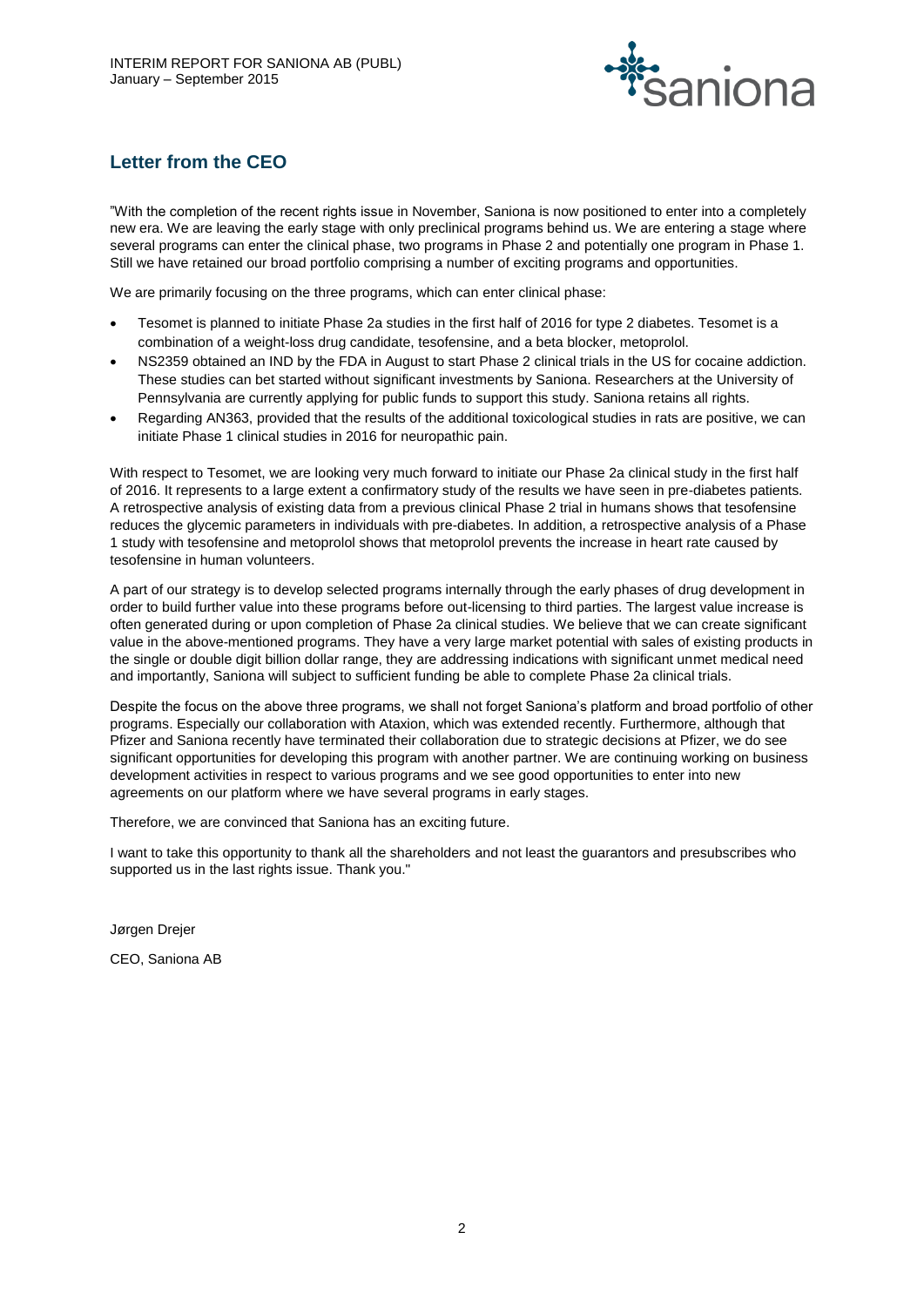

# **Saniona**

Saniona is a research and development company focused on drugs for diseases of the central nervous system, autoimmune diseases, metabolic diseases and treatment of pain. The company has a significant portfolio of drug candidates at pre-clinical and clinical stage. The research is focused on ion channels. Saniona has ongoing collaboration agreements with Saniona's Boston based spinout Ataxion Inc., which is financed by Atlas Venture Inc. and Biogen Idec Inc. Saniona is based in Copenhagen, Denmark, where it has a research center of high international standard and 18 employees.

# **Vision and objective**

Saniona will be a leading biotech company within the field of ion channel-dependent diseases.

Saniona will discover and develop better medical treatments in areas with significant unmet medical needs through modulation of ion channels.

# **Business model**

The company commercializes its research efforts through the following 3 business models:

- By internal development of selected programs through the early phases of drug development before outlicensing to pharmaceutical companies who will take over the further development of Saniona's programs and typical pay upfront, milestone and royalty payments on product sales to Saniona;
- Through early stage research and development collaboration with pharmaceutical companies who will fund the research and development activities and pay upfront, milestones and royalty payments on product sales to Saniona; and
- Through joint ventures or spin-outs, where Saniona's financial partner will obtain a share of the upside by financing the development of one of Saniona's programs.

# **Project portfolio**

Saniona has a significant portfolio of potential drug candidates at pre-clinical and clinical stage. The clinical stage programs include Tesomet, where the active ingredient tesofensine has demonstrated strong weight reducing effects in Phase 2 clinical studies in obese patients, and NS2359, which is a promising drug candidate for the treatment of cocaine dependence. The company is currently preparing a Phase 2a trial for Tesomet in type 2 diabetes and is allocating limited resources to prepare a potential Phase 2a trial for NS2359 in cocaine addiction in collaboration with the University of Pennsylvania's Treatment Research Center (TRC). Saniona currently has four active research programs. The company is developing three internal research programs and one research program in collaboration with Saniona's spin-out Ataxion Inc. Ataxion is financed by Atlas Venture Inc. and Biogen Inc. The company's project portfolio is set-out below.

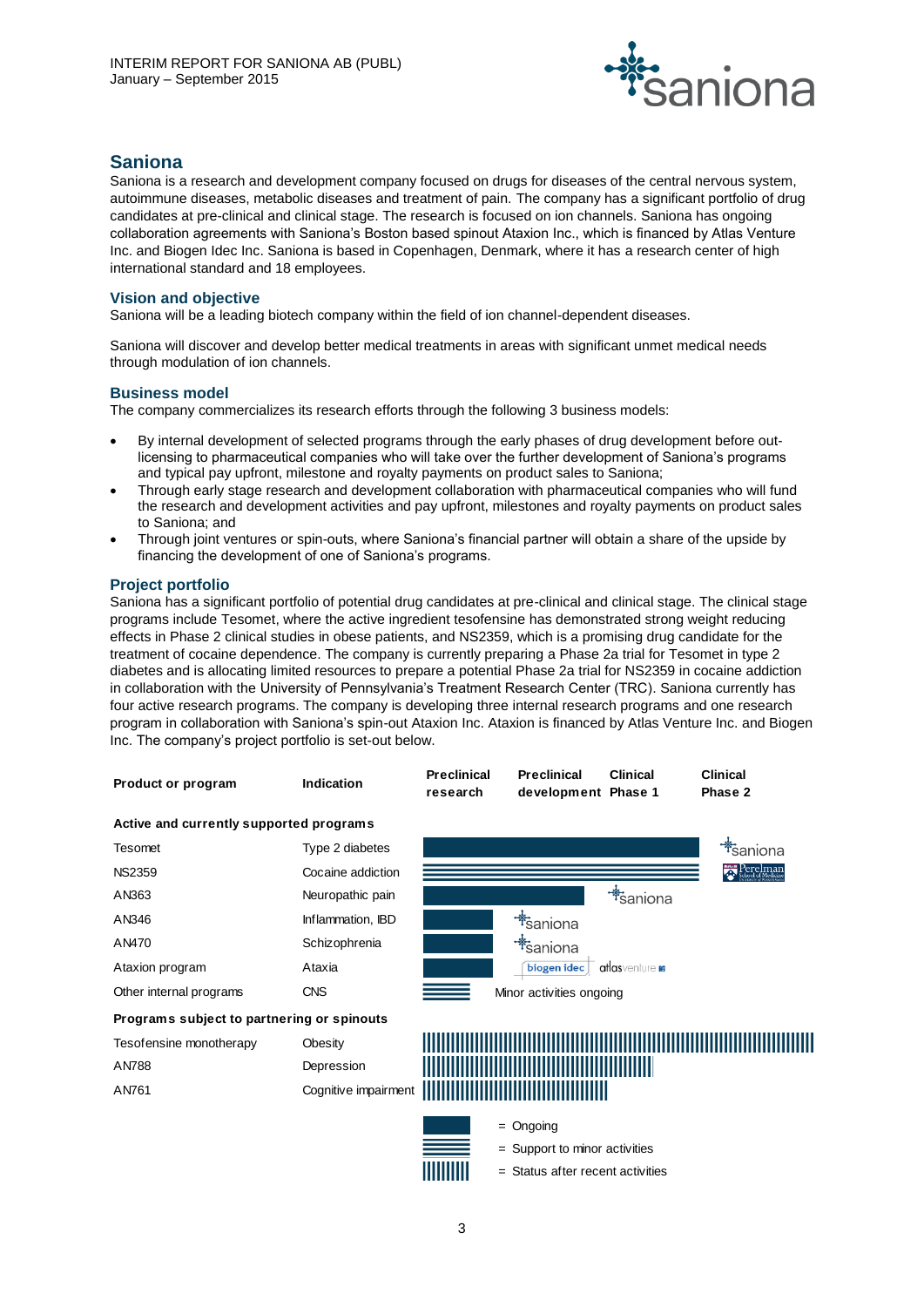

# **Market**

Sanionas research is focused in the field of ion channels, which is an established concept in pharmaceutical development. According to a recent global strategic business report, the global market for ion channel-modulators is expected to exceed \$21 billion in 2018<sup>1</sup>.

Sanionas ongoing programs address significant market segments:

| <b>Product</b> | <b>Indication</b>          | <b>Market estimate</b>           |
|----------------|----------------------------|----------------------------------|
| Tesomet        | Type 2 diabetes            | $>$ USD 23 billion <sup>2</sup>  |
| <b>NS2359</b>  | Cocaine addiction          | $>$ USD 1.8 billion <sup>3</sup> |
| AN363          | Neuropathic pain           | $>$ USD 6 billion <sup>4</sup>   |
| AN470          | Schizophrenia              | $>$ USD4.8 billion <sup>5</sup>  |
| AN346          | Inflammatory bowel disease | $>$ USD 5.9 billion <sup>6</sup> |

For a significant time to come, Saniona will be dependent on major pharmaceutical companies' interest in purchasing, developing and commercializing projects from Saniona's pipeline of preclinical and clinical drug candidates. According to the Board's assessment, there is a well-developed market for licensing, sale, and establishment of research and development collaboration between smaller, research-intensive businesses and large pharmaceutical companies.

Many of the large pharmaceutical companies have in recent years undergone considerable restructuring, which has resulted in fewer research projects and a close down of research sites. Furthermore, the number of dedicated biotech firms that can provide new innovative products to the pharmaceutical industry has decreased as a result of the global financial crisis. However, there is still a significant need for new and innovative products for the pharmaceutical companies, which often have a limited number of products in their pipelines. Therefore, the market for out-licensing of new, innovative pharmaceutical projects and product programs are considered attractive. Importantly, within the field of ion channels, there are relatively few biotech companies supplying major pharmaceutical companies with research and development projects. Combined this is creating interesting opportunities for Saniona.

 $\overline{a}$ 

*<sup>1</sup> [http://www.prweb.com/releases/ion\\_channel\\_modulators/electrophysiology/prweb10579822.htm.](http://www.prweb.com/releases/ion_channel_modulators/electrophysiology/prweb10579822.htm) Further details may be found in the annual report for 2014 page 6.*

*<sup>2</sup> The market for type 2 diabetes is estimated to be USD 23.3 billion in the 7 major markets in 2014. Diabetes Type 2 Forecast, 7 major Markets, Datamonitor 2015*

*<sup>3</sup> Estimates by TRC, University of Penn*

*<sup>4</sup> Major markets 2012, Decision Resources*

*<sup>5</sup> Schizophrenia Forecast 7 major market, Datamonitor, 2014*

*<sup>6</sup> Major markets 2014, Datamonitor*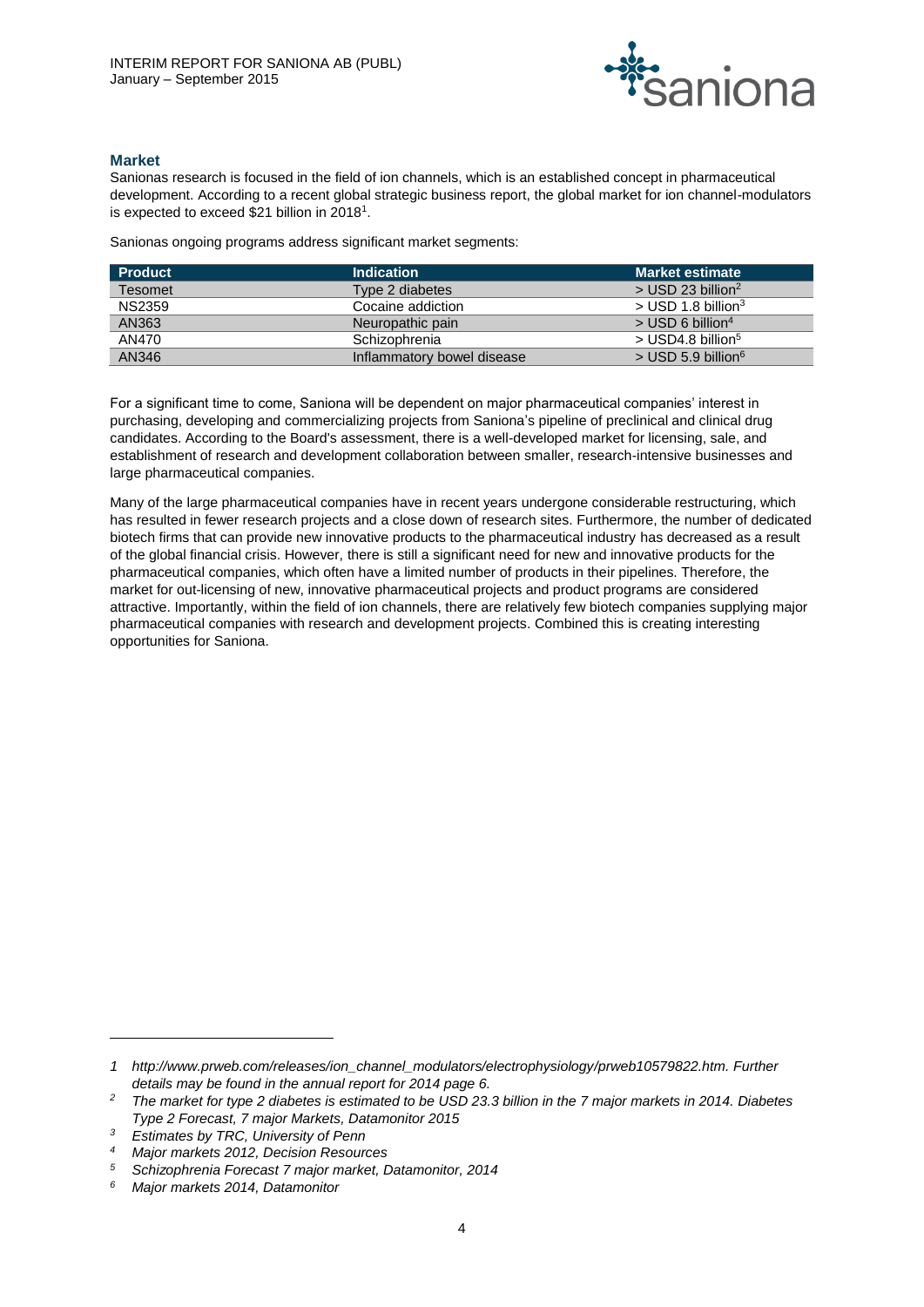

# **Financial review**

|                                     | 2015-07-01 | 2014-07-01 | 2015-01-01 | 2014-01-01 | 2014-01-01 |
|-------------------------------------|------------|------------|------------|------------|------------|
|                                     | 2015-09-30 | 2014-09-30 | 2015-09-30 | 2014-09-30 | 2014-12-31 |
|                                     | 3 months   | 3 months   | 9 months   | 9 months   | 12 months  |
| Net sales, KSEK                     | 1,955      | 5,247      | 11,803     | 17,998     | 21,718     |
| Total operating expenses, KSEK      | $-12,812$  | $-7.569$   | $-34.550$  | $-20.014$  | $-29,977$  |
| Operating profit/loss, KSEK         | $-10,857$  | $-2.322$   | $-22.748$  | $-2.016$   | $-8,258$   |
| Cash flow from operating activities | $-8,223$   | $-4.321$   | $-13.648$  | $-3,993$   | -8,478     |
| Operating margin, %                 | $-555$     | -44        | $-193$     | $-11$      | -38        |
| Average number of employees, #      | 16.6       | 15.4       | 16.6       | 14.3       | 14.8       |
|                                     |            |            | 2015-09-30 | 2014-09-30 | 2014-12-31 |
| Cash and cash equivalent, KSEK      |            |            | 12,456     | 14,170     | 9,689      |
| Equity, KSEK                        |            |            | 13,161     | 13,200     | 8,780      |
| Total equity and liabilities, KSEK  |            |            | 26,401     | 20,606     | 15,461     |
| Equity ratio, %                     |            |            | 50         | 64         | 57         |

# **Revenues and result of the operation**

#### **Revenue**

Saniona generated total revenues of SEK 11,803,000 (17,998,000) for the first 9 months of 2015, a decrease of 34%. In 2015 revenues comprised primarily services under the agreement with Pfizer and Ataxion. In 2014 revenues comprised an upfront payment from Pfizer plus fees for services under the agreement with Pfizer and Ataxion.

## **Operating profit/loss**

The company recognized an operating loss of SEK 22,748,000 (2,016,000) for the first 9 months of 2015. The development is primarily due to the decrease in revenues and an increase in external expenses, which amounted to SEK 21,146,000 (9,398,000), and in personnel costs, which amounted to SEK 11,042,000 (8,916,000). The increase in external expenses relates primarily to the preclinical development of the company's internal program, AN363, followed by external costs in relation to AN346 and Tesomet. The loss for the first 9 months of 2015 was SEK 18,156,000 (1,467,000). The company recognized a tax credit of SEK 5,066,000 (326,000) in the first 9 months of 2015 under the Danish R&D tax credit scheme (please see note 5).

#### **Financial position**

The equity/assets ratio was 50 (64) % as of September 30, 2015, and equity was SEK 13,161,000 (13,200,000). Cash and cash equivalents amounted to SEK 12,456,000 (14,170,000) as of September 30, 2015, an increase of SEK 2,767,000 from the beginning of the year. Total assets as of September 30, 2015, were SEK 26,401,000 (20,606,000). Saniona has raised approximately SEK 48.8 million in equity capital before issue expenses, amounting to around SEK 5.3 million, through a right issue in October 2015. The company expects to have sufficient capital to initiate and finance the planned Phase 2a study for Tesomet in 2016.

#### **Cash flow**

Operating cash flow for the first 9 months of 2015 was an outflow of SEK 13,648,000 (3,993,000). Consolidated cash flow for the first 9 months of 2015 was an inflow of SEK 2,831,000 (inflow 13,241,000). The positive inflow in 2015 is explained by the right issue in the first quarter this year and the positive inflow in 2014 by the initial public offering in the second quarter last year.

# **The share, share capital and ownership structure**

At September 30, 2015, the number of shares outstanding amounted to 17,352,750 (13,882,200). In February 2015, Saniona raised about SEK 24.3 million before finance cost through a right issue comprising 3,470,550 shares at SEK 7 per share. The company has established a warrant program on July 1, 2015, totaling 64,000 warrants.

At September 30, 2015 the company had 2,094 (791) shareholders, excluding holdings in life insurance and foreign custody account holders. The following shareholders own more than 5% of the number of shares in Saniona AB: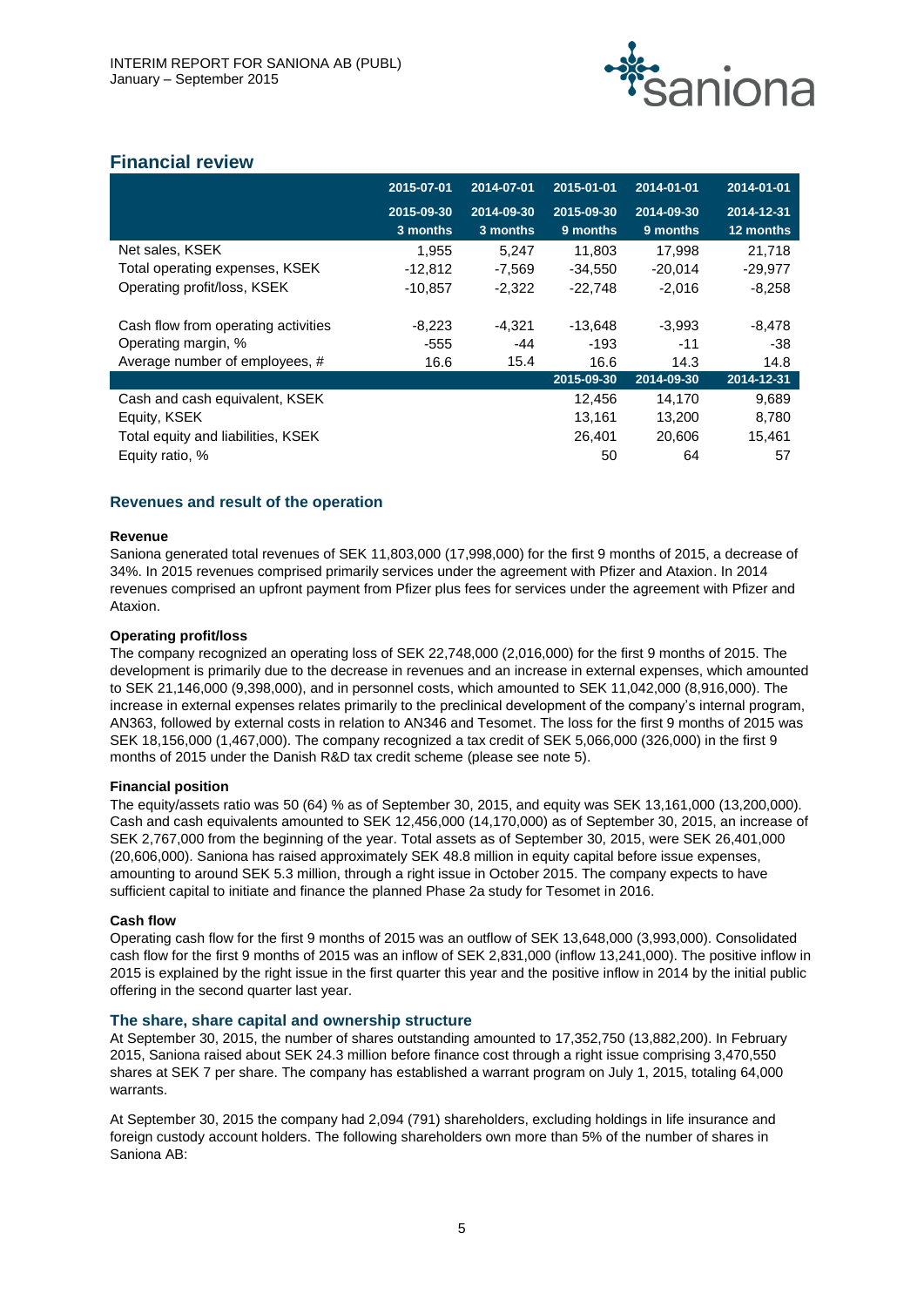

| <b>Name</b>                             | <b>Number of shares</b> |                  | Share of capital and votes |            |  |
|-----------------------------------------|-------------------------|------------------|----------------------------|------------|--|
|                                         | 2015-09-30              | $2014 - 09 - 30$ | 2015-09-30                 | 2014-09-30 |  |
| Jørgen Drejer                           | 2,329,571               | 2.301.000        | 13.4%                      | 16.6%      |  |
| Thomas Feldthus                         | 1.822.857               | 1,801,000        | 10.5%                      | 13.0%      |  |
| Försäkringsaktiebolaget, Avanza Pension | 1.244.493               | 570.000          | 7.2%                       | 4.1%       |  |
| Other                                   | 11,955,829              | 9,210,200        | 68.9%                      | 66.3%      |  |
| Total                                   | 17,352,750              | 13.882.200       | 100.0%                     | 100.0%     |  |

# **Personnel**

As of June, the number of employees was 18 (18) of which 9 (9) are women. Of these employees, 3 (4) are parttime employees and 15 (14) are full-time employees, and a total of 16 (16) work in the company's research and development operations. 11 (11) of Saniona's employees hold PhDs, 2 (2) hold university degrees and the remaining 5 (5) have laboratory training.

## **Operational risks and uncertainties**

All business operations involve risk. Managed risk-taking is necessary to maintain good profitability. Risk may be due to events in the external environment and may affect a certain industry or market. Risk may also be specific to a certain company.

The main risks and uncertainties which Saniona is exposed to are related to drug development, the company's collaboration agreements, competition, technology development, patent, regulatory requirements, capital requirements and currencies.

A more detailed description of the Group's risk exposure and risk management is included in Saniona's 2014 Annual Report and in the prospectus published in September 2015. There are no major changes in the Group's risk exposure and risk management in 2015.

#### **Audit review**

This Interim Report has not been subject to review by the company's auditors.

# **Financial calendar**

| Year-End Report               | February 19, 2016 |
|-------------------------------|-------------------|
| Interim Report Q1             | May 10, 2016      |
| <b>Annual General Meeting</b> | May 10, 2016      |
| Interim Report Q2             | August 23, 2016   |
| Interim Report Q3             | November 15, 2016 |
| Year-End Report               | February 21, 2017 |

Ballerup, November 19, 2015 Saniona AB

Claus Bræstrup – Chairman Jørgen Drejer – CEO and board member

Anker Lundemose – Board member The Leif Andersson – Board member

Carl Johan Sundberg – Board member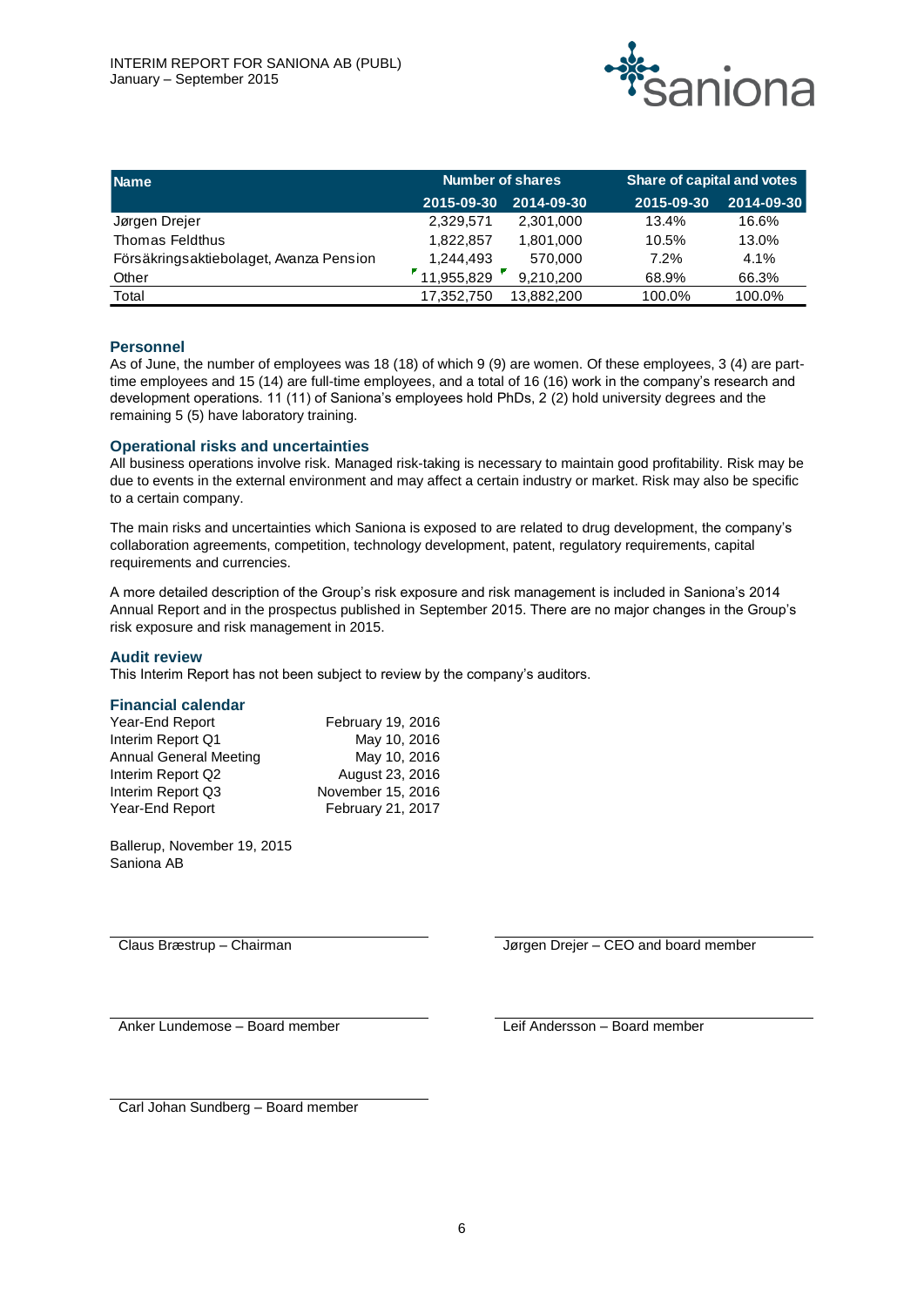

# **Financial statements**

| Consolidated statement of comprehensive income - Group |             |            |            |            |            |  |  |  |  |
|--------------------------------------------------------|-------------|------------|------------|------------|------------|--|--|--|--|
| (KSEK)                                                 | 2015-07-01  | 2014-07-01 | 2015-01-01 | 2014-01-01 | 2014-01-01 |  |  |  |  |
|                                                        | 2015-09-30  | 2014-09-30 | 2015-09-30 | 2014-09-30 | 2014-12-31 |  |  |  |  |
|                                                        | 3 months    | 3 months   | 9 months   | 9 months   | 12 months  |  |  |  |  |
|                                                        |             |            |            |            |            |  |  |  |  |
| Net sales                                              | 1,955       | 5,247      | 11,803     | 17,998     | 21,718     |  |  |  |  |
| Total operating income                                 | 1,955       | 5,247      | 11,803     | 17,998     | 21,718     |  |  |  |  |
|                                                        |             |            |            |            |            |  |  |  |  |
| Raw materials and consumables                          | $-357$      | $-151$     | $-1,696$   | $-1,154$   | $-1,729$   |  |  |  |  |
| Other external costs                                   | $-8,778$    | $-3,520$   | $-21.146$  | $-9,398$   | $-15,022$  |  |  |  |  |
| Personnel costs                                        | $-3,448$    | $-3,661$   | $-11,042$  | $-8,916$   | $-12,465$  |  |  |  |  |
| Depreciation and write-downs                           | $-228$      | $-237$     | $-667$     | $-546$     | $-760$     |  |  |  |  |
| Total operating expenses                               | $-12,812$   | $-7,569$   | $-34,550$  | $-20,014$  | $-29,977$  |  |  |  |  |
|                                                        |             |            |            |            |            |  |  |  |  |
| <b>Operating profit/loss</b>                           | $-10,857$   | $-2,322$   | $-22,748$  | $-2,016$   | $-8,258$   |  |  |  |  |
|                                                        |             |            |            |            |            |  |  |  |  |
| Other financial income                                 | $\mathbf 0$ | 168        | 1          | 262        | 559        |  |  |  |  |
| Other financial expenses                               | 516         | $-31$      | $-476$     | $-39$      | $-39$      |  |  |  |  |
| <b>Total financial items</b>                           | 516         | 138        | $-475$     | 223        | 520        |  |  |  |  |
|                                                        |             |            |            |            |            |  |  |  |  |
| Profit/loss after financial items                      | $-10,341$   | $-2,184$   | $-23,223$  | $-1,793$   | $-7,739$   |  |  |  |  |
|                                                        |             |            |            |            |            |  |  |  |  |
| Tax on net profit                                      | 2,383       | 326        | 5,066      | 326        | 1,831      |  |  |  |  |
|                                                        |             |            |            |            |            |  |  |  |  |
| Profit/loss for the period                             | $-7,959$    | $-1,858$   | $-18,156$  | $-1,467$   | $-5,908$   |  |  |  |  |
|                                                        |             |            |            |            |            |  |  |  |  |
| Other comprehensive income for the period              | $-73$       | $-22$      | $-117$     | 15         | 37         |  |  |  |  |
|                                                        |             |            |            |            |            |  |  |  |  |
| Total comprehensive income for the period              | $-8,032$    | $-1,880$   | $-18,273$  | $-1,452$   | $-5,871$   |  |  |  |  |
|                                                        |             |            |            |            |            |  |  |  |  |
| Earnings per share, SEK                                | $-0.46$     | $-0.13$    | $-1.05$    | $-0.11$    | $-0.43$    |  |  |  |  |
| Diluted earnings per share, SEK                        | $-0.46$     | $-0.13$    | $-1.04$    | $-0.11$    | $-0.43$    |  |  |  |  |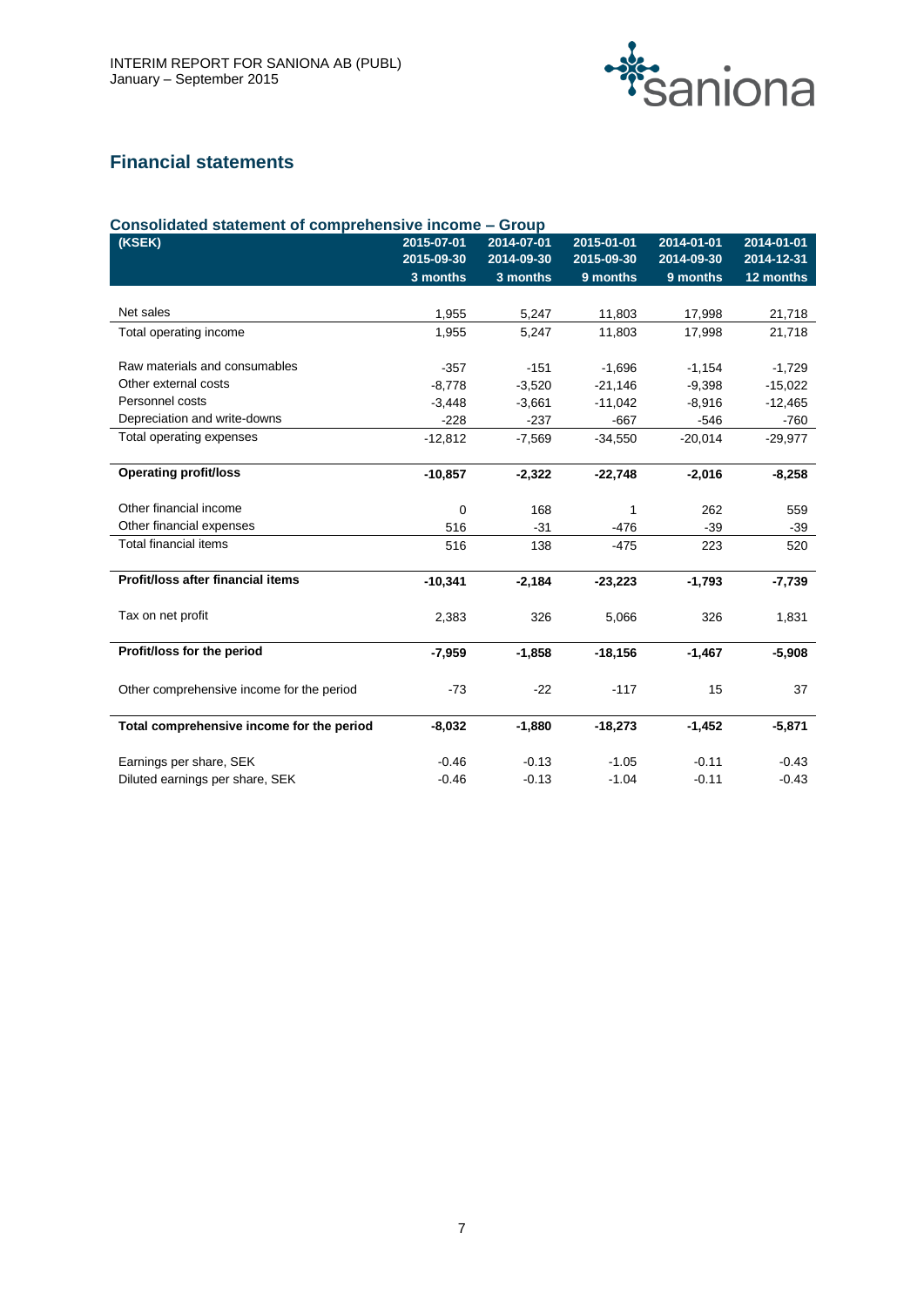

# **Consolidated statement of financial position – Group**

| (KSEK)                                  | 2015-09-30         | 2014-09-30         | 2014-12-31         |
|-----------------------------------------|--------------------|--------------------|--------------------|
|                                         |                    |                    |                    |
| <b>ASSETS</b>                           |                    |                    |                    |
| Fixtures, fittings, tools and equipment | 873                | 1,201              | 1,273              |
| Tangible assets                         | 873                | 1,201              | 1,273              |
|                                         |                    |                    |                    |
| Non-current tax assets                  | 5,098              | 0                  | 0                  |
| Other long-term receivables             | 1,098              | 787                | 815                |
| <b>Financial assets</b>                 | 6,196              | 787                | 815                |
| <b>Non-current assets</b>               | 7,069              | 1,987              | 2,088              |
| Trade receivables                       | 1,994              | 1,854              | 3                  |
| Current tax assets                      | 1,800              | 1,471              | 1,893              |
| Other receivables                       | 2,050              | 1,093              | 1,205              |
| Prepayments and accrued income          | 1,033              | 31                 | 583                |
| <b>Current receivables</b>              | 6,876              | 4,449              | 3,684              |
| Cash and cash equivalent                | 12,456             | 14,170             | 9,689              |
|                                         |                    |                    |                    |
| <b>Current assets</b>                   | 19,332             | 18,619             | 13,373             |
| <b>Total assets</b>                     | 26,401             | 20,606             | 15,461             |
| <b>EQUITY AND LIABILITIES</b>           |                    |                    |                    |
|                                         |                    |                    |                    |
| Share capital<br>Share premium account  | 868                | 694                | 694                |
| Retained earnings                       | 39,407<br>$-8,860$ | 16,978<br>$-2,952$ | 16,978<br>$-2,952$ |
| Currency translation reserve            | -97                | -53                | $-32$              |
| Profit for the period                   | $-18,156$          | $-1,467$           | $-5,908$           |
| <b>Equity</b>                           | 13,161             | 13,200             | 8,780              |
|                                         |                    |                    |                    |
| Prepayments from customers              | 1,732              | 2,013              | 0                  |
| Trade payables                          | 678                | 949                | 2,229              |
| Other payables                          | 9,400              | 4,443              | 2,962              |
| Accrued expenses and deferred income    | 1,430              | 0                  | 1,489              |
| <b>Current liabilities</b>              | 13,240             | 7,406              | 6,681              |
| <b>Total liabilities</b>                | 13,240             | 7,406              | 6,681              |
| <b>Total equity and liabilities</b>     | 26,401             | 20,606             | 15,461             |
| <b>Pledged assets</b>                   | $\bf{0}$           | 247                | 256                |
| <b>Contingent liabilities</b>           | 50                 | ${\bf 50}$         | 50                 |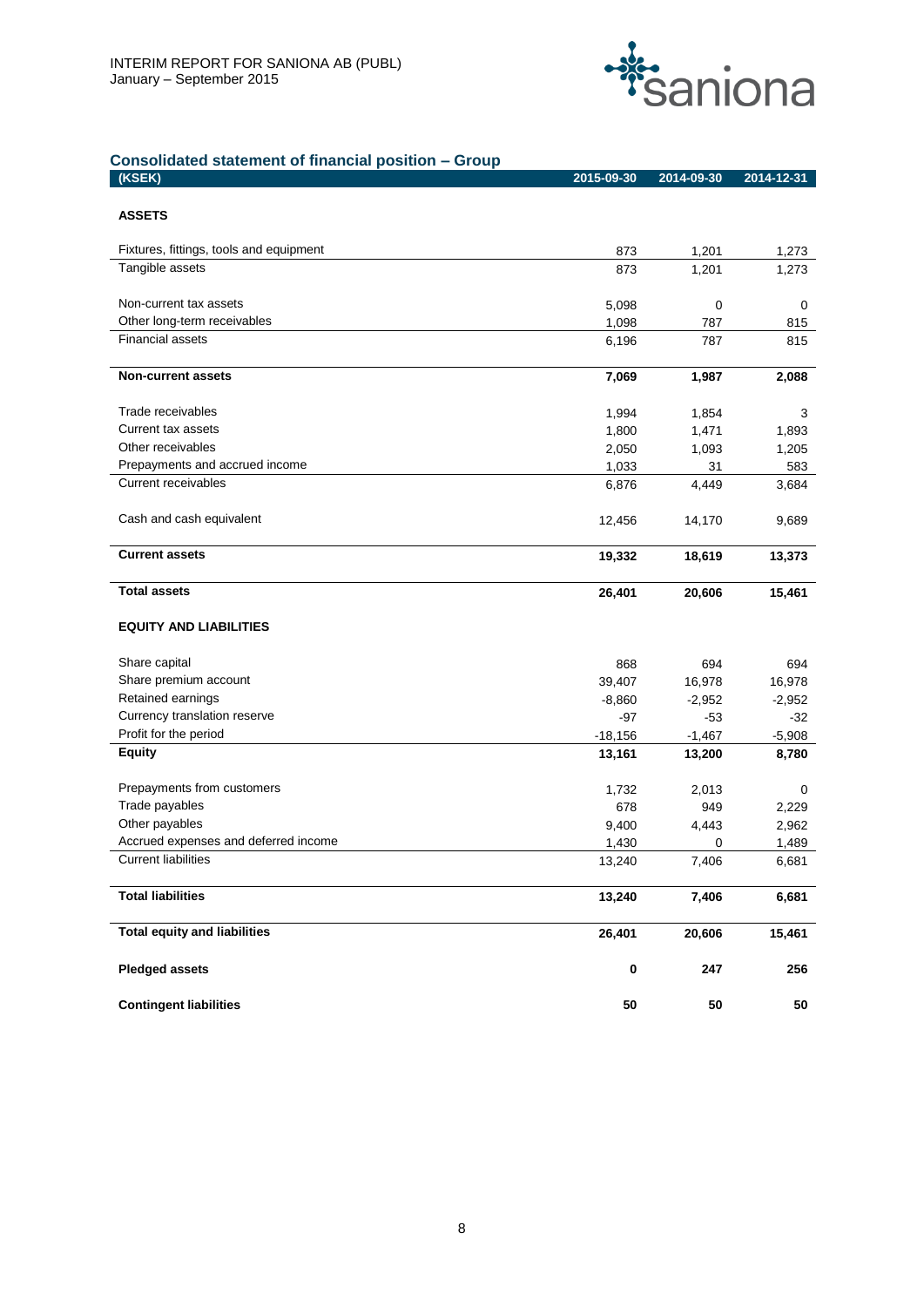

# **Consolidated statement of changes in equity - Group**

|                                      | <b>Number of</b><br>shares | <b>Share</b><br>capital | <b>Share</b><br>premium | <b>Translation</b><br>reserves | <b>Retained</b><br>earnings | Shareholders'<br>equity |
|--------------------------------------|----------------------------|-------------------------|-------------------------|--------------------------------|-----------------------------|-------------------------|
| December 31, 2014                    | 13,882,200                 | 694                     | 16,978                  | $-32$                          | $-8,860$                    | 8,780                   |
| Total comprehensive income           |                            |                         |                         | $-117$                         | $-18,156$                   | $-18,273$               |
| <b>Transactions with owners</b>      |                            |                         |                         |                                |                             |                         |
| Shares issued for cash               | 3,470,550                  | 174                     | 24,120                  |                                |                             | 24,294                  |
| Expenses related to capital increase |                            |                         | $-1,692$                |                                |                             | $-1,692$                |
| Share-based compensation expenses    |                            |                         |                         |                                | 52                          | 52                      |
| September 30, 2015                   | 17,352,750                 | 868                     | 39,407                  | $-149$                         | $-26,965$                   | 13,161                  |
|                                      |                            |                         |                         |                                |                             |                         |
| December 31, 2013                    | 10,000,000                 | 120                     | 0                       | -68                            | $-2,952$                    | $-2,901$                |
| Total comprehensive income           |                            |                         |                         | 15                             | $-1,467$                    | $-1,452$                |
| Transactions with owners             |                            |                         |                         |                                |                             |                         |
| Shares issued for cash               | 3,882,200                  | 574                     | 18,341                  |                                |                             | 18,916                  |
| Expenses related to capital increase |                            |                         | $-1,363$                |                                |                             | $-1,363$                |
| September 30, 2014                   | 13,882,200                 | 694                     | 16,978                  | -53                            | $-4,419$                    | 13,200                  |

#### **Consolidated statement of cash flows - Group**

| (KSEK)                                                        | 2015-07-01  | 2014-07-01  | 2015-01-01 | 2014-01-01 | 2014-01-01 |
|---------------------------------------------------------------|-------------|-------------|------------|------------|------------|
|                                                               | 2015-09-30  | 2014-09-30  | 2015-09-30 | 2014-09-30 | 2014-12-31 |
|                                                               | 3 months    | 3 months    | 9 months   | 9 months   | 12 months  |
|                                                               |             |             |            |            |            |
| Operating loss before financial items                         | $-10,857$   | $-2,322$    | $-22,748$  | $-2,016$   | $-8,258$   |
| Depreciation                                                  | 228         | 237         | 667        | 546        | 760        |
| Changes in working capital                                    | 2,405       | $-2,237$    | 8,433      | $-2,524$   | $-980$     |
| Cash flow from operating activities before<br>financial items | $-8,223$    | $-4,321$    | $-13,648$  | $-3,993$   | $-8,478$   |
| Interest income received                                      | $\mathbf 0$ | 168         | 1          | 262        | 559        |
| Interest expenses paid                                        | 516         | $-31$       | -476       | $-39$      | $-39$      |
| Cash flow from operating activities                           | $-7,708$    | $-4,184$    | $-14,123$  | $-3,771$   | $-7,958$   |
|                                                               |             |             |            |            |            |
| <b>Investing activities</b>                                   |             |             |            |            |            |
| Investment in tangible assets                                 | $-43$       | $-491$      | $-267$     | $-519$     | $-805$     |
| Investment in other financial assets                          | $-2,745$    | $\mathbf 0$ | $-5,381$   | $-22$      | $-51$      |
| Cash flow from investing activities                           | $-2,788$    | $-491$      | $-5,648$   | $-541$     | $-856$     |
| <b>Financing activities</b>                                   |             |             |            |            |            |
| New share issue                                               | 0           | 0           | 22,602     | 17,553     | 17,553     |
| Cash flow from financing activities                           | 0           | 0           | 22,602     | 17,553     | 17,553     |
| Cash flow for the period                                      | $-10,495$   | $-4,675$    | 2,831      | 13,241     | 8,739      |
|                                                               |             |             |            |            |            |
| Cash and cash equivalents at beginning of<br>period           | 22,973      | 18,867      | 61,982     | 37,879     | 914        |
| Exchange rate adjustments                                     | $-21$       | $-22$       | $-65$      | 15         | 37         |
| Cash and cash equivalents at end of period                    | 12,456      | 14,170      | 64,749     | 51,135     | 9,689      |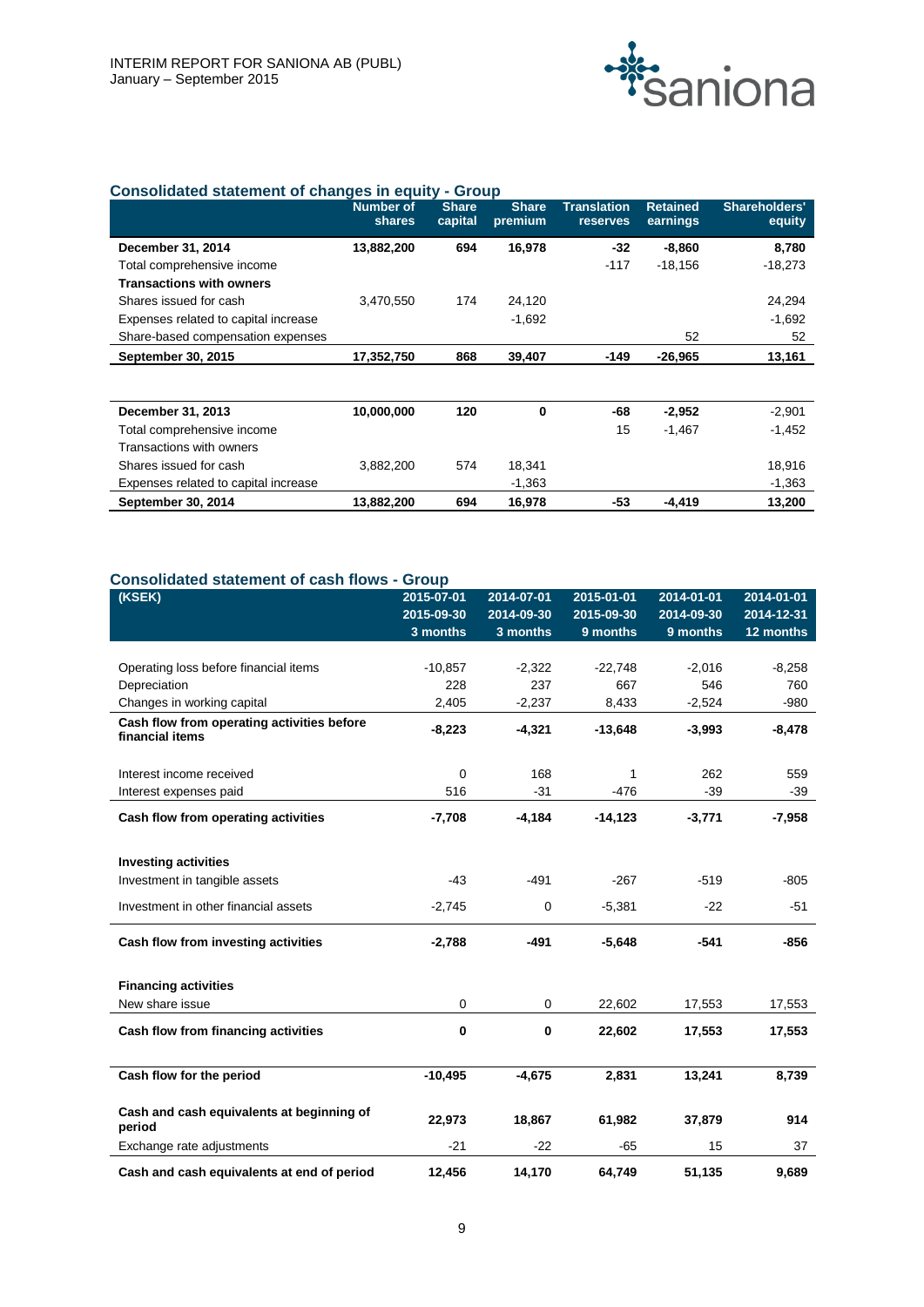

# **Statement of comprehensive income – Parent Company**

| (KSEK)                                    | 2015-07-01 | 2014-07-01 | 2015-01-01 | 2014-01-30 | 2014-01-01 |
|-------------------------------------------|------------|------------|------------|------------|------------|
|                                           | 2015-09-30 | 2014-09-30 | 2015-09-30 | 2014-09-30 | 2014-12-31 |
|                                           | 3 months   | 3 months   | 9 months   | 8 months   | 11 months  |
| Total operating income                    | 0          | 0          | 0          | 0          | 0          |
| Other external costs                      | $-729$     | -77        | $-1,272$   | $-327$     | -576       |
| Personnel costs                           | $-38$      | 0          | -38        | 0          | 0          |
| Total operating expenses                  | $-767$     | $-77$      | $-1,309$   | $-327$     | $-576$     |
| <b>Operating profit/loss</b>              | -767       | -77        | $-1,309$   | $-327$     | $-576$     |
| Other financial income                    | 60         | 51         | 73         | 140        | 404        |
| Other financial expenses                  | 484        | $-29$      | $-448$     | $-29$      | $-29$      |
| Total financial items                     | 544        | 22         | -375       | 111        | 375        |
| <b>Profit/loss after financial items</b>  | $-222$     | $-55$      | $-1,684$   | $-217$     | $-202$     |
| Tax on net profit                         | 0          | 0          | 0          | 0          | 0          |
| Profit/loss for the period                | $-222$     | -55        | $-1,684$   | $-217$     | $-202$     |
| Total comprehensive income for the period | $-222$     | -55        | $-1,684$   | $-217$     | -202       |

# **Statement of financial position – Parent Company**

| (KSEK)                                | 2015-06-30 | 2014-06-30 | 2014-12-31 |
|---------------------------------------|------------|------------|------------|
| <b>ASSETS</b>                         |            |            |            |
|                                       |            |            |            |
| Investment in subsidiaries            | 11,832     | 524        | 11,832     |
| <b>Non-current assets</b>             | 11,832     | 524        | 11,832     |
| Receivables from group companies      | 8,633      | 0          | 0          |
| Other receivables                     | 1,007      | 385        | 570        |
| Prepayments and accrued income        | 146        | $\Omega$   | 131        |
| Current receivables                   | 9,786      | 385        | 701        |
| Cash and cash equivalent              | 15,725     | 17,248     | 8,742      |
| <b>Current assets</b>                 | 25,510     | 17,634     | 9,442      |
| <b>Total assets</b>                   | 37,342     | 18,158     | 21,274     |
| <b>EQUITY AND LIABILITIES</b>         |            |            |            |
| Share capital                         | 868        | 694        | 694        |
| Share premium account                 | 37,896     | 15,467     | 15,467     |
| Retained earnings                     | $-202$     | 0          | 0          |
| Profit for the period                 | $-1,462$   | $-162$     | $-202$     |
| <b>Equity</b>                         | 37,100     | 15,999     | 15,960     |
| Trade payables                        | 242        | 0          | 172        |
| Liabilities to companies in the Group | 0          | 2,158      | 5,142      |
| <b>Current liabilities</b>            | 242        | 2,158      | 5,314      |
| <b>Total liabilities</b>              | 242        | 2,158      | 5,314      |
| <b>Total equity and liabilities</b>   | 37,342     | 18,158     | 21,274     |
| <b>Pledged assets</b>                 | 0          | 0          | 0          |
| <b>Contingent liabilities</b>         | 50         | 286        | 297        |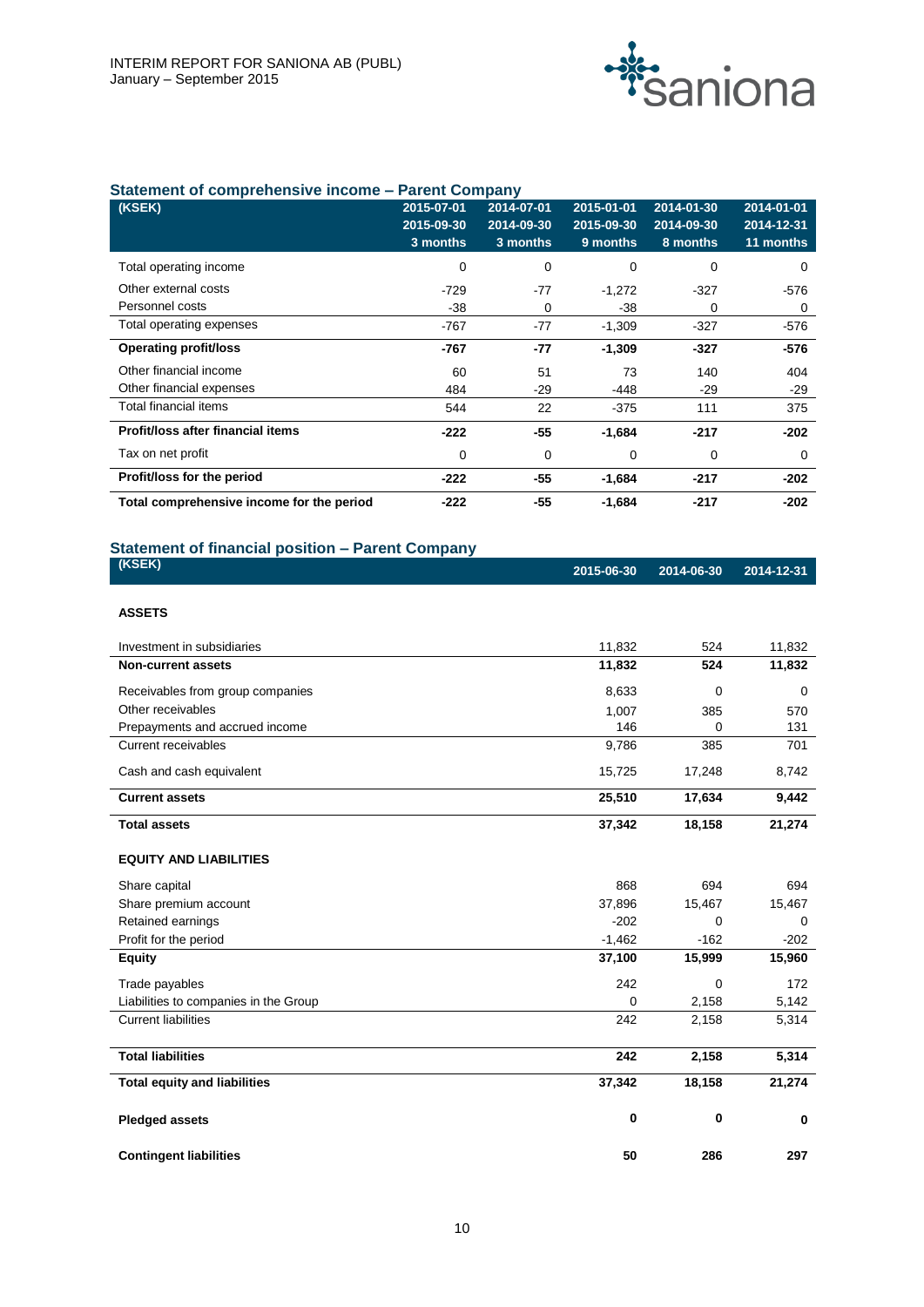

# **Statement of changes in equity – Parent Company**

|                                      | <b>Number of</b><br><b>shares</b> | <b>Share</b><br>capital | <b>Share</b><br>premium | <b>Translation</b><br><b>reserves</b> | <b>Retained</b><br>earnings | Shareholders'<br>equity |
|--------------------------------------|-----------------------------------|-------------------------|-------------------------|---------------------------------------|-----------------------------|-------------------------|
| December 31, 2014                    | 13,882,200                        | 694                     | 15.467                  | 0                                     | $-202$                      | 15,960                  |
| Total comprehensive income           |                                   |                         |                         | 0                                     | $-1,684$                    | $-1,684$                |
| <b>Transactions with owners</b>      |                                   |                         |                         |                                       |                             |                         |
| Shares issued for cash               | 3,470,550                         | 174                     | 24,120                  |                                       |                             | 24,294                  |
| Expenses related to capital increase |                                   |                         | $-1,692$                |                                       |                             | $-1,692$                |
| September 30, 2015                   | 17,352,750                        | 868                     | 37,896                  | 0                                     | -1,886                      | 36,878                  |
|                                      |                                   |                         |                         |                                       |                             |                         |
| <b>January 30, 2014</b>              | 10,482,200                        | 524                     | 0                       | $\bf{0}$                              | $\bf{0}$                    | 524                     |
| Total comprehensive income           |                                   |                         |                         | 0                                     | $-217$                      | $-217$                  |
| Transactions with owners             |                                   |                         |                         |                                       |                             |                         |
| Shares issued for cash               | 3.400.000                         | 170                     | 16,830                  |                                       |                             | 17,000                  |
| Expenses related to capital increase |                                   |                         | $-1,363$                |                                       |                             | $-1,363$                |
| September 30, 2014                   | 13,882,200                        | 694                     | 15,467                  | 0                                     | $-217$                      | 15,944                  |

# **Statement of cash flows – Parent Company**

| (KSEK)                                              | 2015-04-01  | 2014-04-01  | 2015-01-01  | 2014-01-30  | 2014-01-30 |
|-----------------------------------------------------|-------------|-------------|-------------|-------------|------------|
|                                                     | 2015-06-30  | 2014-06-30  | 2015-06-30  | 2014-06-30  | 2014-12-31 |
|                                                     | 3 months    | 3 months    | 6 months    | 5 months    | 11 months  |
|                                                     |             |             |             |             |            |
| Operating loss before financial items               | $-237$      | $-118$      | $-543$      | $-251$      | $-576$     |
| Changes in working capital                          | $-8,870$    | 1,518       | $-14,157$   | 1,773       | 4,614      |
| Cash flow from operating activities                 | $-9,107$    | 1,400       | $-14.700$   | 1,523       | 4,038      |
| Interest income received                            | 13          | 92          | 13          | 89          | 404        |
| Interest expenses paid                              | $-155$      | 0           | $-932$      | 0           | $-29$      |
| Cash flow from operating activities                 | $-9,249$    | 1,492       | $-15,619$   | 1,611       | 4,412      |
| <b>Investing activities</b>                         |             |             |             |             |            |
| Investments in subsidiaries                         | 0           | 0           | 0           | 0           | $-11,307$  |
| Cash flow from investing activities                 | $\bf{0}$    | $\mathbf 0$ | $\mathbf 0$ | $\mathbf 0$ | $-11,307$  |
| <b>Financing activities</b>                         |             |             |             |             |            |
| New share issue                                     | $\mathbf 0$ | 15,637      | 22,602      | 15,637      | 15,637     |
| Cash flow from financing activities                 | $\bf{0}$    | 15,637      | 22,602      | 15,637      | 15,637     |
| Cash flow for the period                            | $-9,249$    | 17,129      | 6,983       | 17,248      | 8,742      |
| Cash and cash equivalents at beginning of<br>period | 24,974      | 120         | 8,742       | $\bf{0}$    | 0          |
| Cash and cash equivalents at end of period          | 15,725      | 17,248      | 15,725      | 17,248      | 8,742      |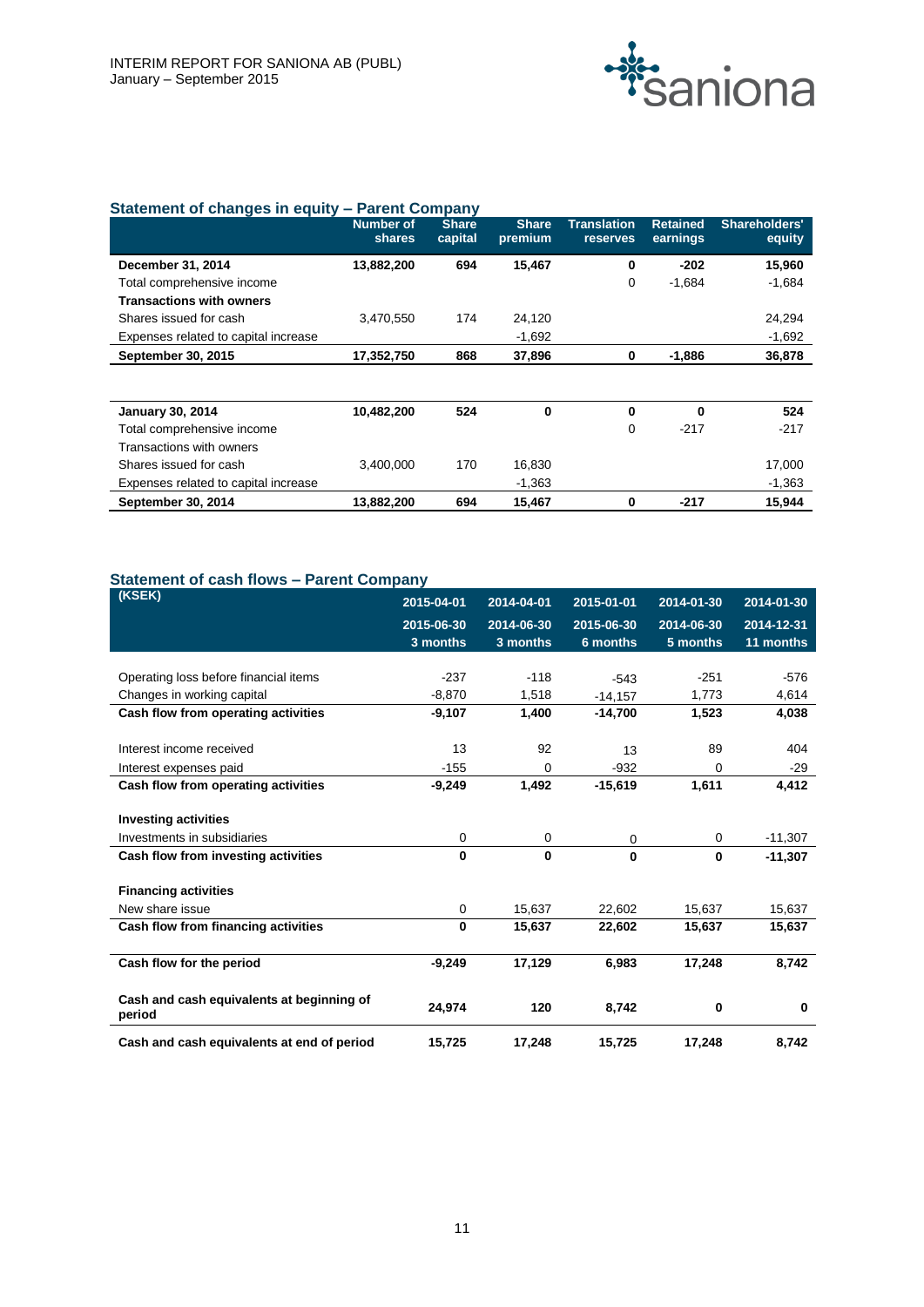

# **Notes**

# **Note 1 General Information**

Saniona AB (publ), Corporate Registration Number 556962-5345, the Parent Company and its subsidiaries, collectively the Group, is a publicly listed research and development company focused on drugs for diseases of the central nervous system, autoimmune diseases, metabolic diseases and treatment of pain. The Parent Company is a limited liability company registered and headquartered in the municipality of Malmö in the county of Skåne, Sweden. The address of the head office is Baltorpvej 154, DK-2750 Ballerup, Denmark. Saniona has been listed on AktieTorget since April 22, 2014. The company's share is traded under the ticker SANION and the ISIN code SE0005794617.

## **Note 2 Significant accounting policies**

The consolidated financial statements have been prepared in accordance with IAS 34 and with the Annual Accounts Act, the Swedish Financial Reporting Board's recommendation RFR 1, Supplementary Accounting Rules for Groups, International Financial Reporting Standards (IFRS) and IFRIC interpretations as adopted by the EU.

The consolidated financial statements have been prepared under the historical cost convention, except in the case of certain financial assets and liabilities, which are measured at fair value. The consolidated financial statements are presented in Swedish kronor (SEK) which is also the functional currency of the Parent Company.

The applied accounting principles are in accordance with those described in the Annual Report for 2014 apart from the changes made in the Interim Report for January – June 2015 in relation to the transition to IFRS. The new accounting principles under IFRS and the changes made to the Annual Report 2014 have been fully described in the Interim Report for January – June 2015. More detailed information about the Group's and the Parent Company's accounting and valuation principles can be found in the Interim Report for January – June 2015, which is available on www.saniona.com.

#### **Note 3: Share based payments**

The 2015 Annual General Meeting voted in favor of establishing an employee incentive program involving the allotment of a maximum of 64,000 options free of charge to certain employees and consultants of the Group. Allotment of 64,000 employee options took place in July 2015.

Each employee option will entitle the holder to acquire one new share in Saniona for a subscription price of SEK 20.72 corresponding to 100% of the average closing price of the company's share during the ten trading days after the annual meeting 2015. Holders can take advantage of assigned and earned stock options during 30 days from the day following the publication of the company's quarterly reports, or in the case of full-year, full-year report, for the first time after publication of the quarterly report for the first quarter of 2018 and last time after publication of the quarterly report for the third quarter of 2019.

Assuming that all issued warrants are exercised for subscription of new shares, the Company's will issue a total of 64,000 new shares corresponding to a dilution of approximately 0.37%. The fair value of the options was determined to be SEK 13.13 per option using the Black-Scholes model. The data below has been used for the calculation.

| Employee incentive program                                          | 2015       |  |
|---------------------------------------------------------------------|------------|--|
| Allotted options                                                    | 64,000     |  |
| Fair value per option (SEK)                                         | 13.13      |  |
| Share price for underlying shares (SEK)                             | 19.90      |  |
| Subscription price (SEK)                                            | 20.72      |  |
| Vesting period                                                      | 4 years    |  |
| Estimated life of the option                                        | 4.50 years |  |
| Risk-free interest rate during the life of the option               | 0.2257%    |  |
| Assumed volatility                                                  | 91.29%     |  |
| Expected dividends                                                  | 0          |  |
| Personnel costs in 2015 covering the last 2 quarters (SEK thousand) | 105        |  |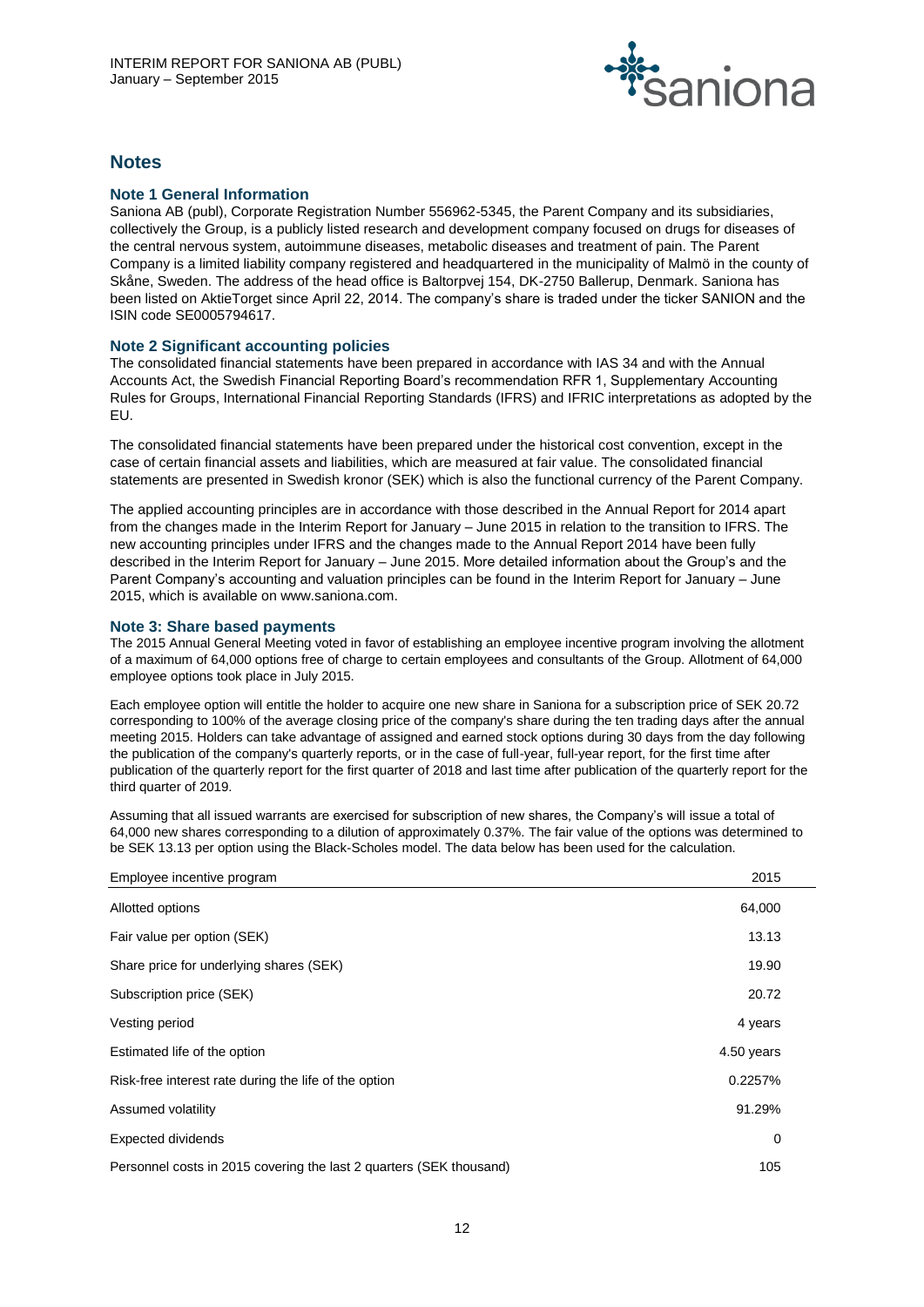

Share-based compensation expenses for the first nine months of 2015 totaled SEK 52.5 (0) thousand. The Group accounts for share-based compensation by recognizing compensation expenses related to share-based instruments granted to the management, employees and consultants in the income statement. Such compensation expenses represent the fair market values of warrants granted and do not represent actual cash expenditures.

# **Note 4 Financial risk**

|                                                                      |               | 2015-09-30         |                      | 2014-09-30                |  |
|----------------------------------------------------------------------|---------------|--------------------|----------------------|---------------------------|--|
| <b>SEK '000</b>                                                      | Fair<br>value | Carrying<br>amount | <b>Fair</b><br>value | <b>Carrying</b><br>amount |  |
|                                                                      |               |                    |                      |                           |  |
| <b>Financial assets</b>                                              |               |                    |                      |                           |  |
| Investment in unlisted life science companies                        |               |                    |                      |                           |  |
| Loans and receivables                                                |               |                    |                      |                           |  |
| Trade receivables                                                    | 1,994         | 1,994              | 1,854                | 1,854                     |  |
| Other receivables                                                    | 2,050         | 2,050              | 1,093                | 1,093                     |  |
| Financial assets and investments at fair value through the income    |               |                    |                      |                           |  |
| statement                                                            | 4,044         | 4,044              | 2,947                | 2,947                     |  |
|                                                                      |               |                    |                      |                           |  |
| <b>Financial liabilities</b>                                         |               |                    |                      |                           |  |
| Other financial liabilities                                          |               |                    |                      |                           |  |
| Trade payables                                                       | 678           | 678                | 949                  | 949                       |  |
| Other payables                                                       | 9,400         | 9,400              | 4,443                | 4,443                     |  |
| Financial liabilities, measured at amortized cost through the income |               |                    |                      |                           |  |
| statement                                                            | 10,078        | 10,078             | 5,393                | 5,393                     |  |

The Group owns 14% of the share capital of Saniona's spin-out Ataxion. Ataxion was formed by Saniona, Atlas Ventures and the management of Ataxion in 2013 as a spin-out from Saniona. Saniona received shares in Ataxion in return for certain knowhow and patents in relation to Saniona's ataxia program. The specific assets of Saniona had a carrying and fair value amount 0 at the time of formation of Ataxion and the investments made by the other parties were insignificant. Ataxion is today developing the Ataxia-program based on financing from Biogen Inc. and Atlas Ventures. Considering the significant risk and duration of the development period related to the development of pharmaceutical products, management has concluded that the future economic benefits cannot be estimated with sufficient certainty until Ataxion is sold or the project has been finalized and the necessary regulatory final approval of the product has been obtained. Accordingly, the value of Ataxion is measured at costs since the fair value cannot be determined reliable.

There has been no fair value adjustment of the financial assets in 2014 and 2015.

The Group's programs are sold primarily to pharmaceutical companies and spin-outs funded by pharmaceutical companies and venture capital firms. Historically, the Group has not sustained any losses on trade receivables and other receivables. This was also the case in 2014 and 2015.

Exchange rate risks arise because the Group's expenses and income in different currencies do not match and because the Group's assets and liabilities denominated in foreign currency do not balance. The management of these risks is focused on risk mitigation, which is somewhat mitigated by income and cost incurred in USD.

# **Note 5 Income tax and deferred tax subsidiaries in Denmark**

Tax on income for the year, consisting of the year's current tax and deferred tax, is recognized in the income statement to the extent that it relates to the income or loss for the year and in other comprehensive income or equity to the extent that it relates thereto.

Under the Danish R&D tax credit scheme (Skattekreditordningen), loss-making R&D entities can obtain a tax credit which is equal to the tax value of the incurred research and development expenses. The tax credit is payable in November in the following financial year. In 2015 the R&D expense tax-base is capped to DKK 25 million equal to a tax credit of DKK 5.875 million at a tax rate of 23.5%. In 2014 the maximum amount was DKK 25 million equal to a tax credit of DKK 6.25 million at a tax rate of 25%. Research and development tax-credits under the Danish R&D tax credit scheme is recognized in the income statement to the extent that it relates to the research and development expenses for the period and Saniona expects to fulfil the requirement for tax credit for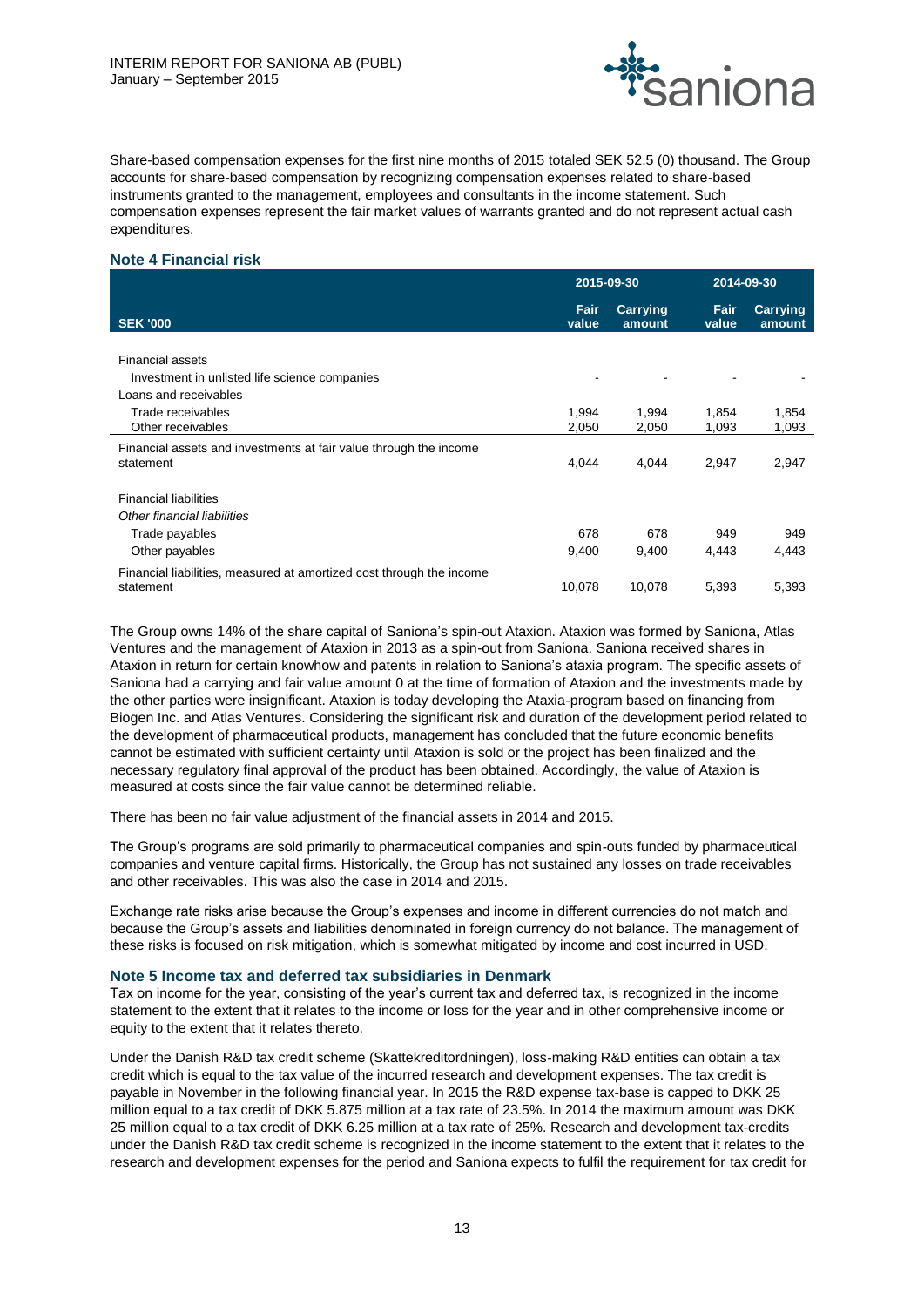

the year. The tax credit under the Danish R&D tax credit scheme is recognized in the balance sheet under current tax assets if payable within 12 months and under non-current tax assets if payable after 12 months.

# **Note 6 Subsequent Events to the Balance Sheet Date**

Cash and cash equivalents amounted to SEK 12.5 million (14.2 million) as of September 30, 2015. Saniona closed a right issue on October 12, 2015. Saniona raised approximately SEK 48.8 million in equity capital before issue expenses, amounting to around SEK 5.3 million, of which SEK 2.3 million constitute guarantee fees. Following this transaction, the company expects to have sufficient capital to initiate and finance the planned Phase 2a study for Tesomet in 2016.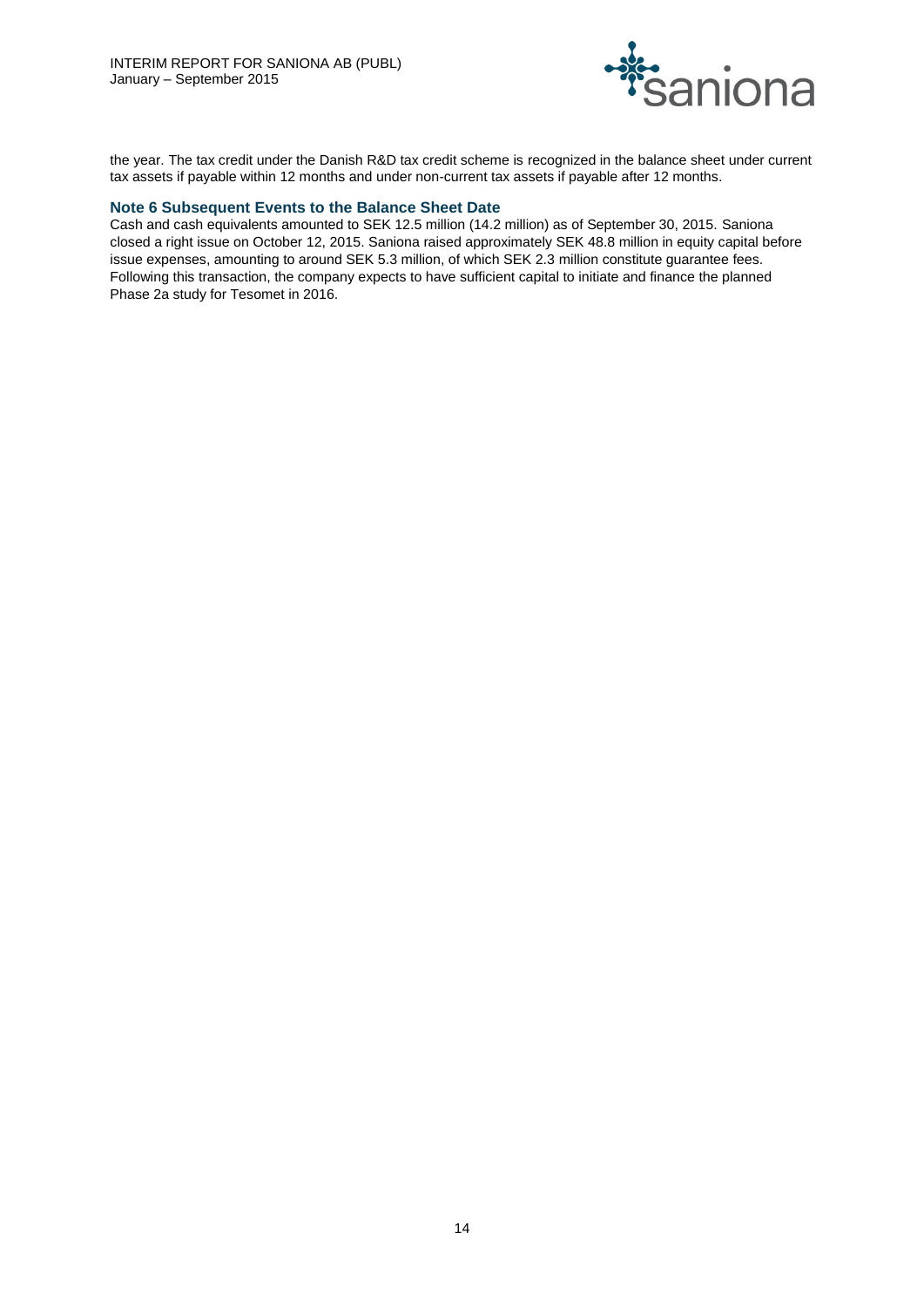

# **Business terms - glossary**

#### **Alzheimer's disease**

A chronic neurodegenerative disease that usually starts slowly and gets worse over time and accounts for 60% to 70% of cases of dementia. As the disease advances, symptoms can include problems with language, disorientation (including easily getting lost), mood swings, loss of motivation, not managing self-care, and behavioral issues. Gradually, body functions are lost, ultimately leading to death. The cause for most Alzheimer's cases is still mostly unknown except for 1% to 5% of cases where genetic differences have been identified. Several competing hypotheses exist trying to explain the cause of the disease.

## **AN363**

A small molecule which is designed to positively modulate (PAM) GABA α2 and GABA α3 ion channels, which are expressed in various central and peripheral neurons and are believed to be key mediator in the control of pain signaling and the control of anxiety.

## **AN346**

A small molecule program which is designed to block (antagonize) IK channels, which are expressed by immune cells and believed to be key mediator of inflammation in auto inflammatory diseases such as inflammatory bowel disease, multiple sclerosis and Alzheimer's' disease.

## **AN470**

A small molecule which is designed to negatively modulate (NAM) GABA α5 channels. GABA α5 channels are expressed in various CNS tissue and are believed to be a key mediator in the control of cognitive processes. AN470 is a novel candidate for treatment of cognitive and psychiatric disorders such as schizophrenia.

#### **AN788**

An unique dual (serotonin-dopamine) reuptake inhibitor which represents a novel clinical candidate for second line treatment of Major Depressive Disorder. AN788 has been administered to healthy volunteers in a single ascending dose study and in a PET study, demonstrating orderly pharmacokinetics and attaining levels of occupancy at serotonin and dopamine transporters that support its potential as a second line treatment for treating residual symptoms in MDD, such us fatigue, excessive sleepiness and lack of interest.

#### **AN761**

A small molecule which is designed to open (agonize) nicotinic α7 channels. Nicotinic α7 channels are expressed in various CNS tissue and are believed to be key mediators of cognitive processes. AN761 is a clinical candidate which may be a fast follower in a breakthrough drug class for treatment of cognition deficits in schizophrenia and Alzheimer's disease.

#### **Ataxia**

A neurological sign consisting of lack of voluntary coordination of muscle movements. Ataxia is a non-specific clinical manifestation implying dysfunction of the parts of the nervous system that coordinate movement, such as the cerebellum. Several possible causes exist for these patterns of neurological dysfunction and they can be mild and short term or be symptoms of sever chronic diseases such as Friedreich's ataxia, which is an autosomal recessive inherited disease that causes progressive damage to the nervous system which manifests in initial symptoms of poor coordination that progresses until a wheelchair is required for mobility.

#### **Cocaine addiction**

The compulsive craving for use of cocaine despite adverse consequences.

#### **CNS**

Central Nervous System, a part of the nervous system consisting of the brain and spinal cord.

# **CTA**

Clinical Trial Application which a pharmaceutical company file to EMA in order to obtain permission to ship and test an experimental drug in Europe before a marketing application for the drug has been approved. The approved application is called an Investigational New Drug (IND) in the US.

# **Major Depressive Disorders**

A mental disorder characterized by a pervasive and persistent low mood that is accompanied by low self-esteem and by a loss of interest or pleasure in normally enjoyable activities.

# **EMA**

European Medicines Agency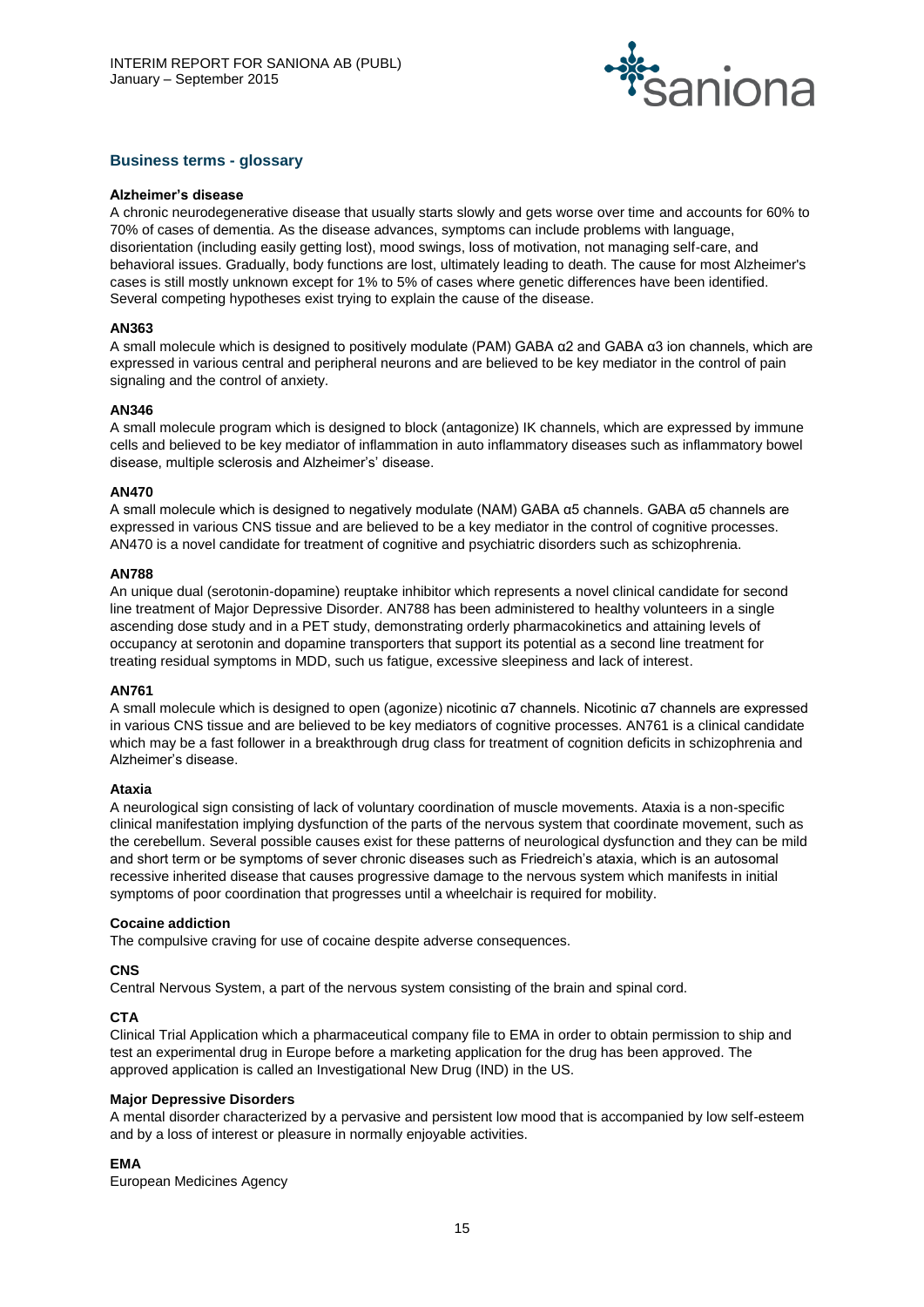

# **FDA**

US Food and Drug Administration

# **IND**

Investigational New Drug is a program by which a pharmaceutical company obtains permission to ship and test an experimental drug in the US before a marketing application for the drug has been approved. In Europe, the application is called a Clinical Trial Application (CTA).

# **Ion channel**

Channels or pores in cell membranes which is made up of unique protein classes. Ion channels controls muscles and nerves and are central to the function of the body by governing the passage of charged ions across cell membranes.

## **Ion channel modulators**

A drug which modulates the function of ion channels by blocking or opening ion channels or by decreasing or increasing throughput of ion channels. Agonists opens ion channels, Antagonists blocks ion channels, PAMs (Positive Allosteric Modulators) increase throughput whereas NAMs (Negative Allosteric Modulators) decrease throughput of ion channels.

## **Schizophrenia**

A mental disorder often characterized by abnormal social behavior and failure to recognize what is real. Common symptoms include false beliefs, unclear or confused thinking, auditory hallucinations, reduced social engagement and emotional expression, and lack of motivation.

## **Tesofensine**

A triple monoamine reuptake inhibitor, which is positioned for obesity and type 2 diabetes, two of the major global health problems. Tesofensine has been evaluated in Phase 1 and Phase 2 human clinical studies with the aim of investigating treatment potential with regards to obesity, Alzheimer's disease and Parkinson's disease. Tesofensine demonstrated strong weight reducing effects in Phase 2 clinical studies in obese patients.

## **Type 2 diabetes**

A metabolic disorder that is characterized by hyperglycemia (high blood sugar) in the context of insulin resistance and relative lack of insulin. This is in contrast to diabetes mellitus type 1, in which there is an absolute lack of insulin due to breakdown of islet cells in the pancreas. The classic symptoms are excess thirst, frequent urination, and constant hunger. Type 2 diabetes makes up about 90% of cases of diabetes, with the other 10% due primarily to diabetes mellitus type 1 and gestational diabetes. Obesity is thought to be the primary cause of type 2 diabetes in people who are genetically predisposed to the disease.

# **Multiple sclerosis**

A demyelinating disease in which the insulating covers of nerve cells in the brain and spinal cord are damaged by the immune system. This damage disrupts the ability of parts of the nervous system to communicate, resulting in a wide range of signs and symptoms including physical, mental, and sometimes psychiatric problems.

# **Neuropathic pain**

Pain caused by damage or disease affecting the somatosensory nervous system. Central neuropathic pain is found in spinal cord injury, multiple sclerosis, and some strokes. Aside from diabetes (diabetic neuropathy) and other metabolic conditions, the common causes of painful peripheral neuropathies are herpes zoster infection, HIV-related neuropathies, nutritional deficiencies, toxins, remote manifestations of malignancies, immune mediated disorders and physical trauma to a nerve trunk. Neuropathic pain is also common in cancer as a direct result of cancer on peripheral nerves (e.g., compression by a tumor), or as a side effect of chemotherapy, radiation injury or surgery. Neuropathic pains is often chronic and very difficult to manage with some 40-60% of people achieving only partial relief.

# **NS2359**

A triple monoamine reuptake inhibitor, which blocks the reuptake of dopamine, norepinephrine, and serotonin in a similar manner to cocaine. However, NS2359 dissociates slowly from these transporters and has a long human half-life (up to 10 days) which makes frequent dosing unnecessary. NS2359's pharmacological profile means that it may be able to reduce cocaine withdrawal symptoms, reduce cocaine craving and reduce cocaine-induced euphoria. In preclinical trials, NS2359 has been shown to reduce the reinforcing effects of cocaine and may have effects on cue induced drug craving. Furthermore, human trials with NS2359 have shown that NS2359 has little or no abuse potential and does not have adverse interactions with cocaine. Thus, NS2359 is a promising clinical candidate for the treatment of cocaine dependence.